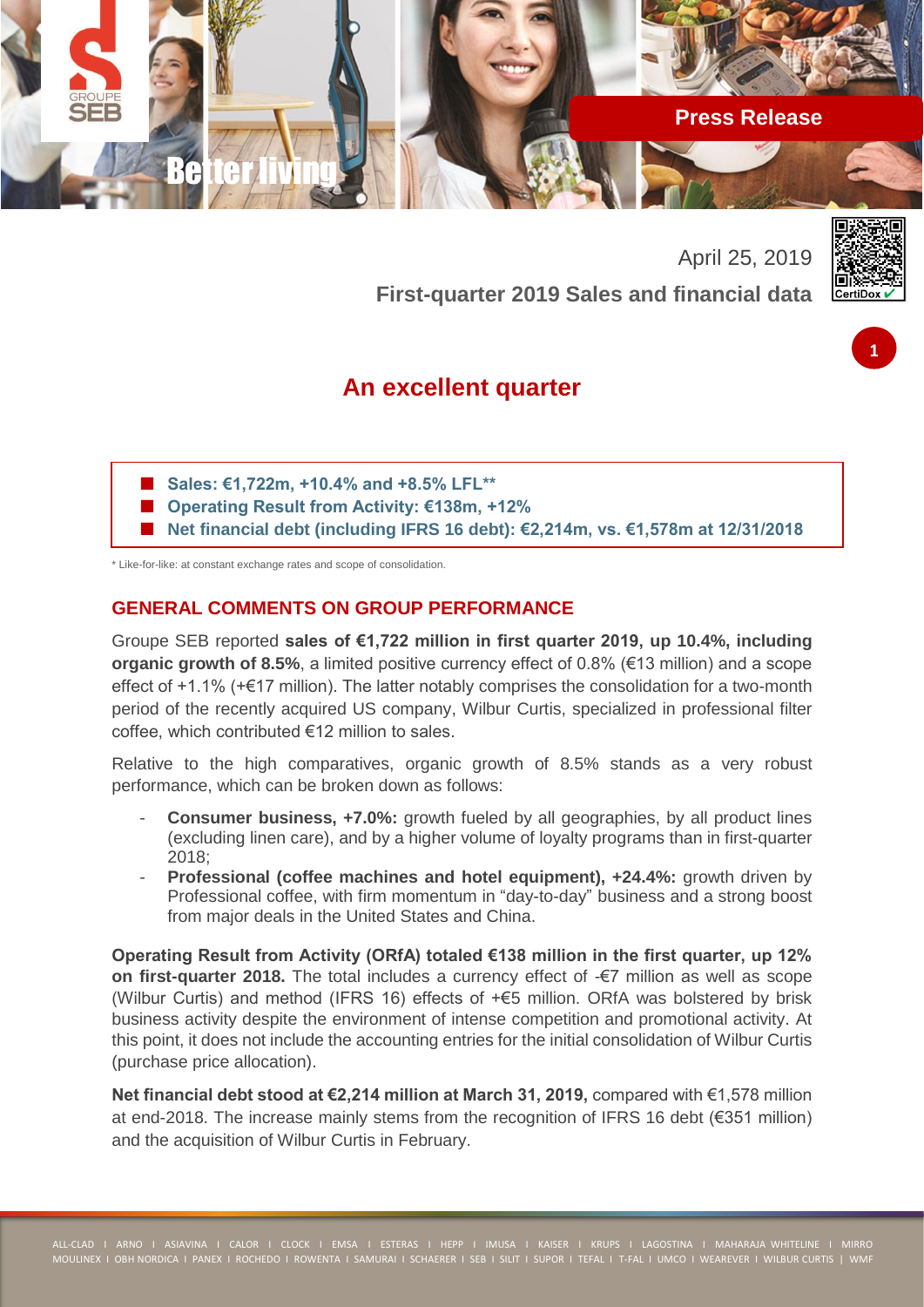

# **SALES BRIDGE BETWEEN Q1 2018 AND 2019**

In €m





# **REVENUE BY REGION**

|                                                 | Revenue (€m)           |                       | First-quarter<br>2019 | Change 2019/2018                 |                |
|-------------------------------------------------|------------------------|-----------------------|-----------------------|----------------------------------|----------------|
|                                                 |                        | First-quarter<br>2018 |                       | As reported                      | Like-for-like* |
|                                                 | <b>EMEA</b>            | 686                   | 711                   | $+3.7%$                          | $+4.1%$        |
| <b>EMEA</b>                                     | <b>Western Europe</b>  | 503                   | 519                   | $+3.1%$                          | $+3.0%$        |
|                                                 | <b>Other countries</b> | 183                   | 192                   | $+5.4%$                          | $+6.9%$        |
|                                                 | <b>AMERICAS</b>        | 161                   | 169                   | $+4.9%$                          | $+4.2%$        |
| <b>AMERICAS</b>                                 | <b>North America</b>   | 92                    | 103                   | $+11.1%$                         | $+3.8%$        |
|                                                 | <b>South America</b>   | 69                    | 66                    | $-3.4%$                          | $+4.8%$        |
|                                                 | <b>ASIA</b>            | 578                   | 659                   | $+14.0%$                         | $+11.3%$       |
| <b>ASIA</b>                                     | <b>China</b>           | 469                   | 541                   | $+15.5%$                         | $+13.4%$       |
|                                                 | <b>Other countries</b> | 109                   | 118                   | $+7.3%$                          | $+2.5%$        |
|                                                 | <b>TOTAL Consumer</b>  | 1,425                 | 1,539                 | $+8.0%$                          | $+7.0%$        |
|                                                 | <b>Professional</b>    | 134                   | 183                   | +36.6%                           | $+24.4%$       |
|                                                 | <b>GROUPE SEB</b>      | 1,559                 | 1,722                 | $+10.4%$                         | $+8.5%$        |
| * Like-for-like: at constant evchange rates and |                        |                       |                       | Percentages hased on non-rounded |                |

\**Like-for-like: at constant exchange rates and* 

*Rounded figures in € million* 

*figures*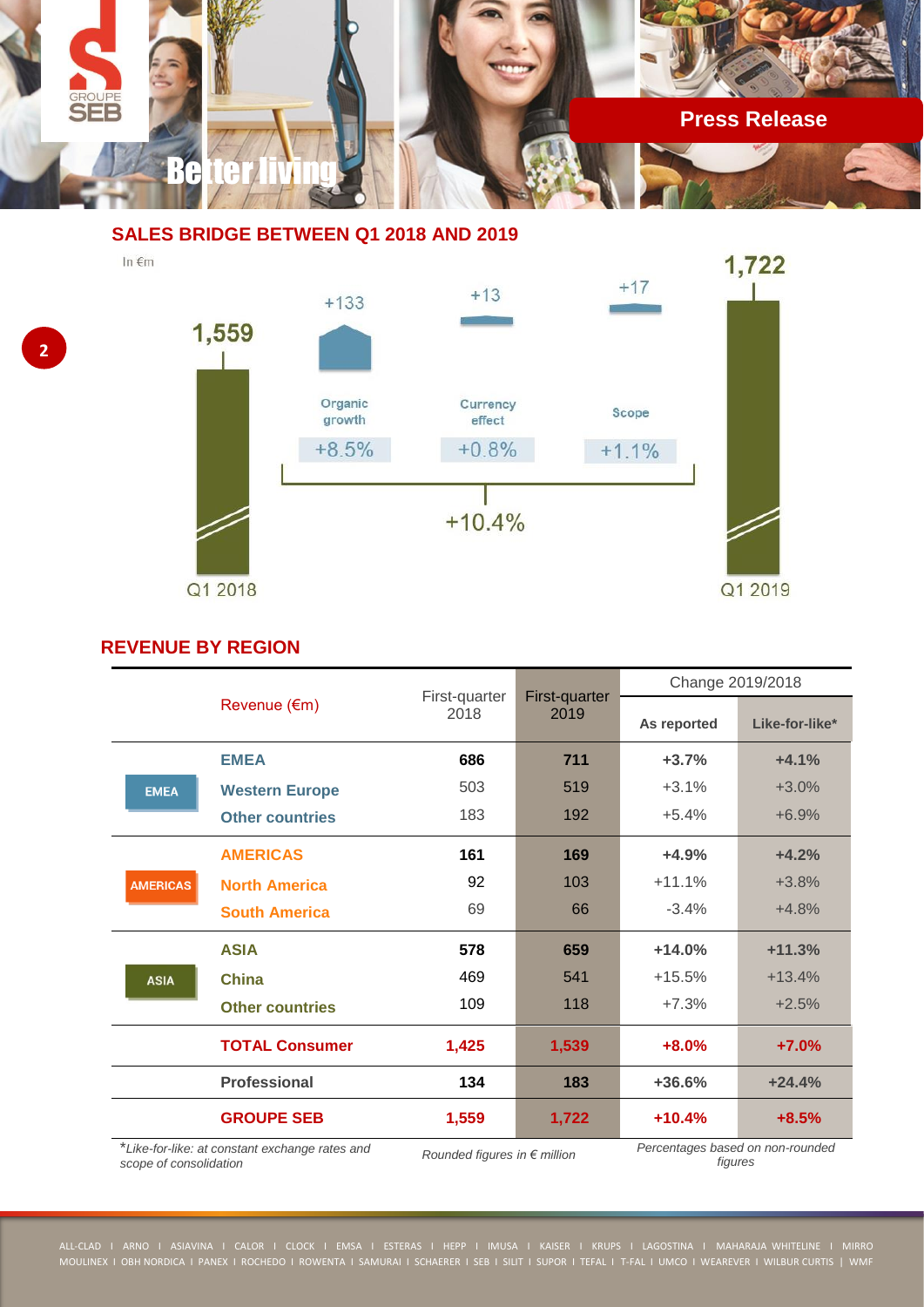

# **COMMENTS ON CONSUMER BUSINESS BY GEOGRAPHY**

**EMEA** 

#### **WESTERN EUROPE**

In a generally positive market in the region, the Group achieved organic sales growth of 3%. Growth was driven by robust core business and includes a higher number of loyalty programs (LPs) than in first-quarter 2018. But it was negatively impacted by the end of Nespresso machine sales in Nespresso stores (the last quarter of negative impact) and by the WMF Consumer business which also weighed on performance in the region: the situation remained difficult in Germany, but activity trended positively in other countries, including Spain, Belgium and Scandinavia. E-commerce, several electrical specialist partners, and our proprietary stores (Group Retail) all stood as powerful growth drivers in Western Europe.

In France, the Group posted a satisfying first quarter, down slightly against high comparatives, but positive when excluding the penalizing impacts of a loyalty program of end-2018. This in particular led to a decline in our cookware sales in a contracting market, but our small electrical appliance business grew, in a buoyant market. Sales were driven in particular by vacuum cleaners (versatile, Clean&Steam, etc.), automatic espresso machines, the "brunch" ranges (fostered by a recycling campaign with a retailer), Cookeo, Dolce Gusto, and the Cake Factory cake maker launched in September 2018. Revenue of irons and steam generators decreased slightly in a context of bearish demand.

Performance was contrasted in other Western European countries. In Germany, excluding WMF (for which business remained difficult), the robust momentum in 2018 continued, fueled by the vast majority of product categories, including cookware, vacuum cleaners, electrical cooking, automatic espresso machines and food preparation. The performance led to further market share gains. In parallel, the Group confirmed its strong development in the Netherlands, with solid core business and large-scale LPs. The Group enjoyed the same dynamic in Spain, where cookware and new listings in personal care bolstered growth. Dayto-day activity continued to trend favorably in Belgium and Italy alike. In the UK, the sharp drop in revenue can be attributed to a complicated economic environment and lackluster demand.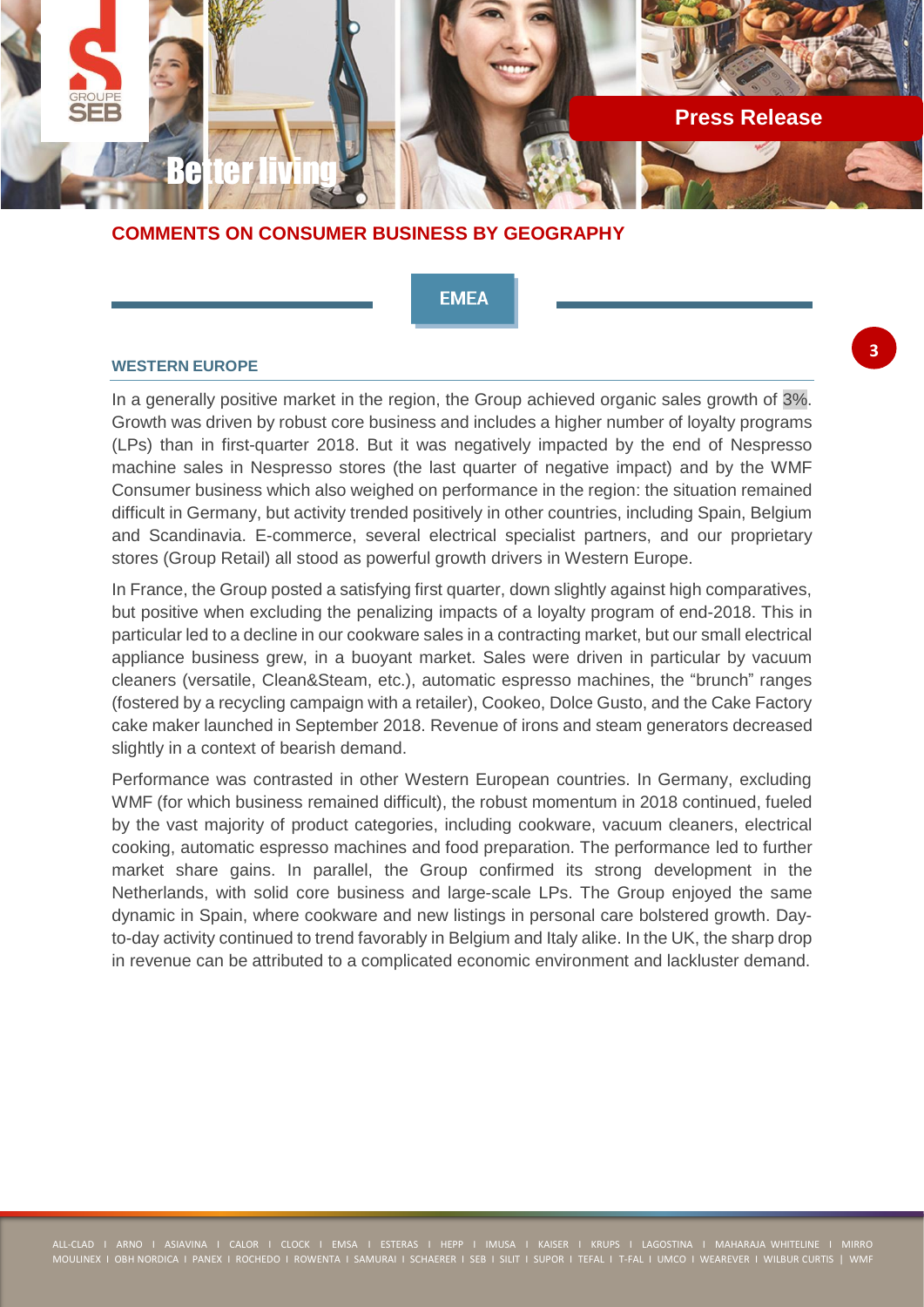

#### **OTHER EMEA COUNTRIES**

The solid organic growth in other EMEA countries in the first quarter should be measured in the light of high comparatives in 2018 (+18.5%). It was fueled by the continued strong development of core business and heightened by a higher number of LPs than in 2018. As in 2018, most countries contributed to the sales rise and, overall, the Group continued to reinforce its positions in the region. Activity continued to trend positively in Central Europe, supported by almost all countries and product families, as well as LPs. Despite a fiercely competitive environment, the Group also pursued its strong momentum in Russia, thanks to flagship products such as cookware, meat mincers, kettles and blenders, with a further reinforcement of its positions, and also thanks to major loyalty programs. In parallel, the Group continued to expand in Ukraine, substantially outperforming the market.

In Turkey, in a complicated economic environment, consumer purchasing power, and, hence, demand, are under pressure, which is exacerbating competition and promotional activity. Following the major price increases made in 2018 to offset the collapse of the Turkish lira, our sales dipped slightly on a like-for-like basis and were contrasted according to product category.

In Egypt, our cookware-expanded joint venture has made a highly promising start, whereas we confirmed our headway in small electrical appliances, especially in food preparation devices (notably blenders).

**AMERICAS** 

#### **NORTH AMERICA**

The Group achieved first-quarter sales growth of 3.8% like-for-like, driven by a positive contribution from 3 region countries. However, the retail environment remained tense, with physical retailers continuing to suffer from the sharp rise of e-commerce. The latter has resulted in destocking, a highly promotion-focused environment, reorganization and the closure of stores. These structural challenges are particularly prevalent in the United States and Canada, where they have weighed on performance.

In the United States, first-quarter activity was mixed between our two main product categories. In cookware, our robust sales were fueled by All-Clad's solid dynamic (premium retail and ecommerce), favorable momentum from T-fal – accelerated by the renewal of a major deal with a client – in addition to ongoing steady development from Imusa, particularly through expanded retail. Business was more difficult in linen care, against a background of a bear market and of retailers downsizing their shelf space for irons in particular.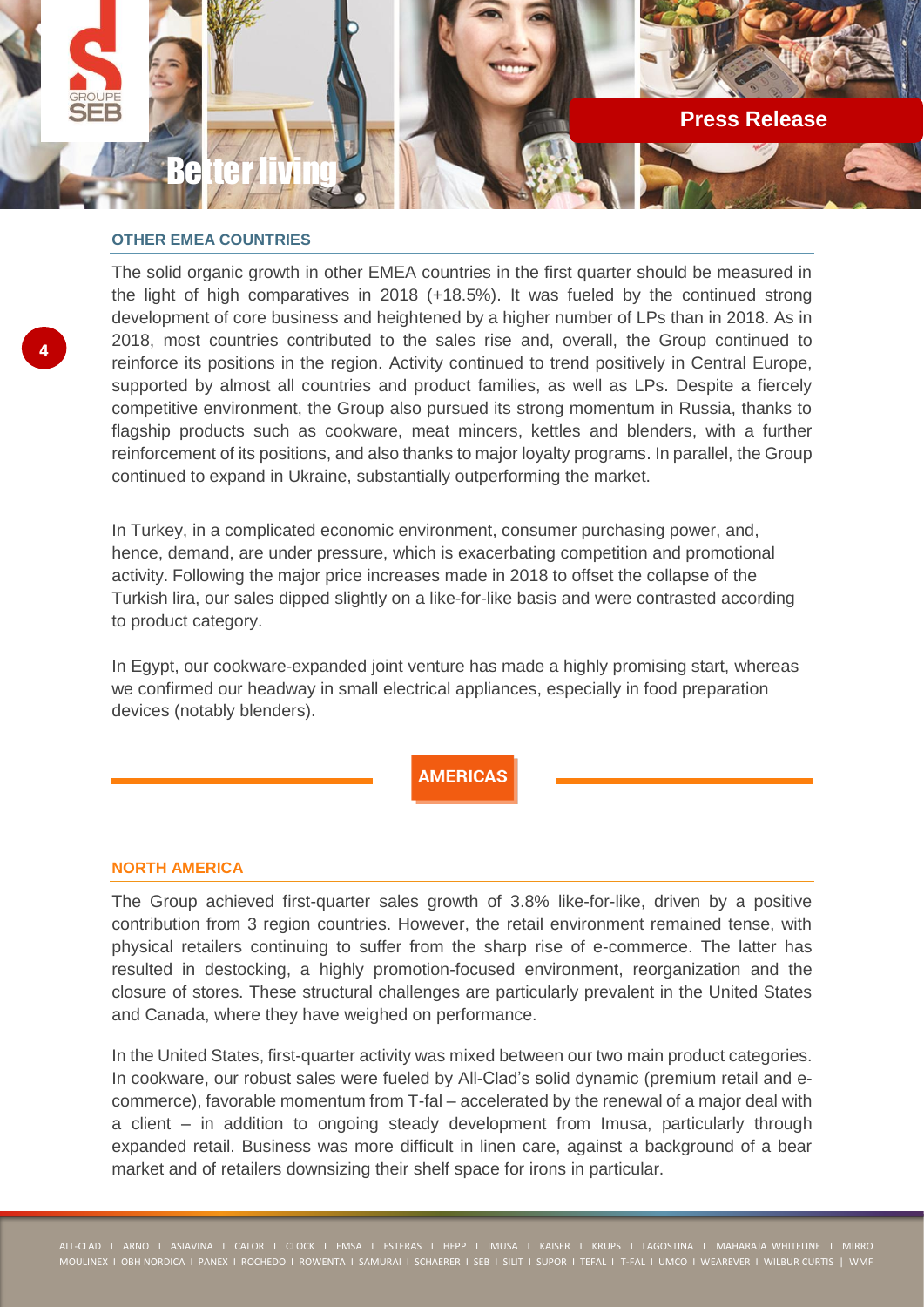

The situation was very similar in Canada at the start of this year, with revenue growth driven by cookware (All-Clad et T-fal) whereas small electrical appliances (ironing, electrical cooking) lagged behind in a sluggish market.

In Mexico, our sales were up slightly on the back of a high first-quarter 2018 base. Nevertheless, performance varied by product line, with a decline in ironing but solid growth in cookware and kitchen utensils, as well as fans, thanks to highly favorable weather conditions.

#### **SOUTH AMERICA**

Down softly on a reported basis owing to currency depreciations, our turnover in South America increased in the first three months of the year on a like-for-like basis, by nearly 5%. This organic growth was driven largely by Brazil.

The economic environment in the country was slightly more positive in the first quarter, though still fragile pending the implementation of reform. As in 2018, the Group's business environment was extremely competitive and marked by strong promotional activity, stemming from both the small electrical appliance market and the retail industry, where heterogeneous situations prevail. Nevertheless, our sales for the period rose 8.3% like-for-like, thanks in particular to an excellent high season for fans, a strong pick-up in Dolce Gusto coffee machine sales and a good start to the year in electrical cooking (grills and Easy Fry "oil-less" fryer). Business was more difficult in linen care and food preparation. The positive momentum in small electrical appliances was supplemented by signs of a recovery in cookware, with an improvement in industrial performance at the Itatiaia site.

In Colombia, our sales dipped slightly in the first quarter. Performances were mixed according to retail channel (traditional circuits being under pressure but modern distribution and Group Retail proving successful). Business was stable in fans and trended extremely positively in cookware (recently launched ranges off to a good start), while blender sales occasionally decreased.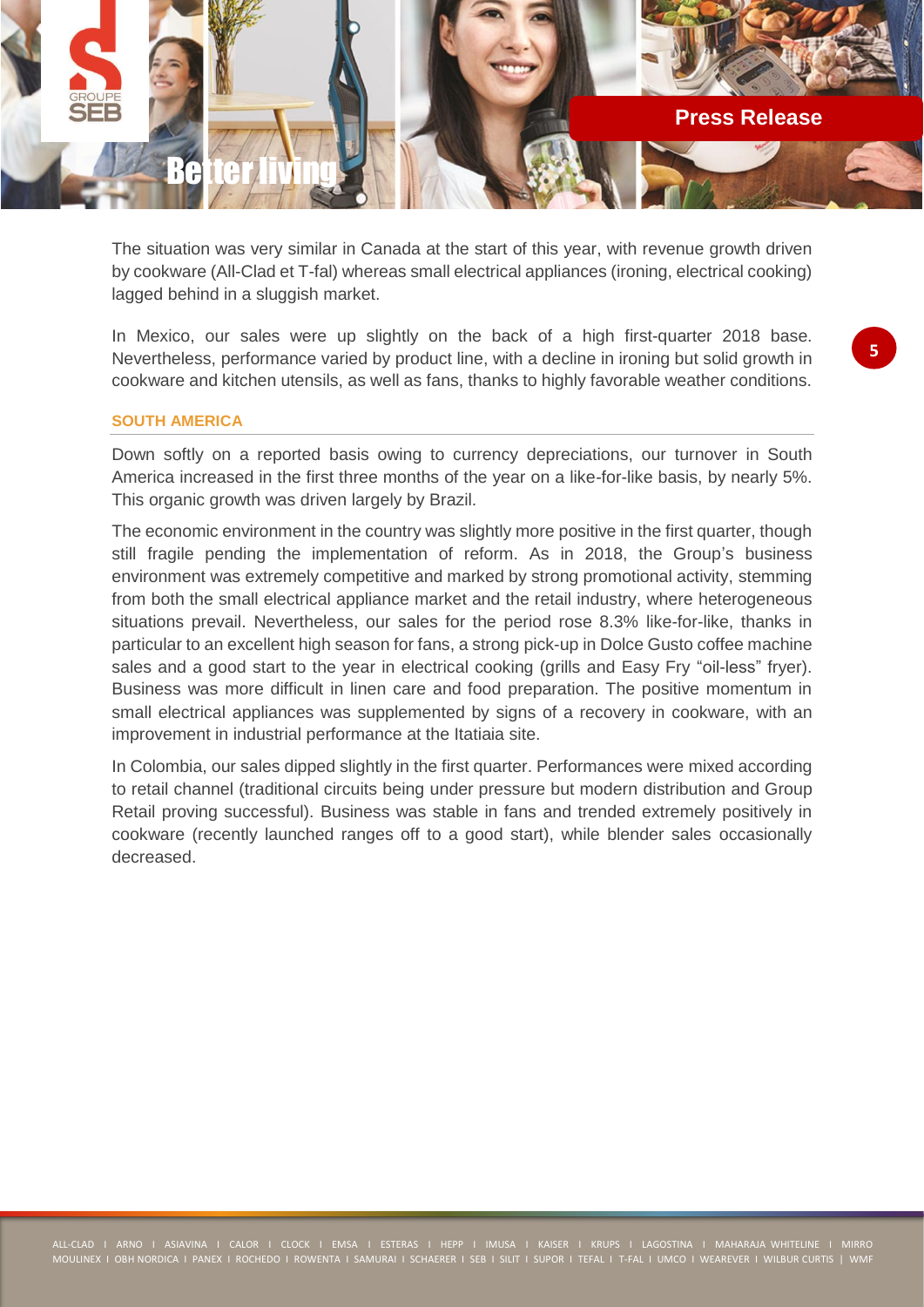

# **ASIA**

# **6**

#### **CHINA**

As expected, growth in Supor sales normalized over the first three months of 2019, amounting to +13.4%, consistent with the trend in fourth-quarter 2018. All product lines contributed to continued solid development, largely exceeding market performance, and e-commerce was the main driver of this momentum.

In cookware and kitchen utensils, growth was healthy and across the categories, with special mention for the flagship product families, where Supor continued to significantly outperform the market: woks, frying and saucepans, sets (all products), thermal mugs and bottles.

In small electrical appliances, Supor's ongoing and fast breakthroughs were driven by both kitchen electrics and by the Home and Personal Care (HPC) segment. In kitchen electrics, innovation continued to play its full part as a catalyst for most of the product families, which benefitted from a good start for new models: rice cookers, electric pressure cookers, mobile induction hobs, health pot kettles, classic and high-speed blenders. At the same time, momentum remained robust for HPC activity, particularly owing to linen care (especially garment steamers where Supor has forged strong positions in China) and vacuum cleaners, for which the Group has significantly strengthened its market share. The latter is complemented by good performances in Large Kitchen Appliances (LKA) including extractor hoods.

### **OTHER ASIAN COUNTRIES**

Excluding China, Group sales increased 2.5% in the first quarter on a like-for-like basis, with great performances in several countries as well as more difficult situations in others, for example in Vietnam.

In Japan, as in 2018, business momentum remained vigorous, fueled by our champion products (Ingenio cookware, kettles…) and the development of new categories, particularly the Cook4me multicooker. Our proprietary stores also proved powerful growth drivers, and the network continues to expand, with the opening of two new points of sale at the start of the year.

In South Korea, in a tenser overall environment, Group sales fell slightly like-for-like, as they remained negatively impacted by overstocks of WMF products at a distributor's. Excluding this effect, business rose, yet was contrasted, holding firm in cookware (mainly frying and sauce pans) while posting brisk growth in vacuum cleaners (Air Force 360) and ironing (Freemove model and garment steamers) and slowing down in food and beverage preparation.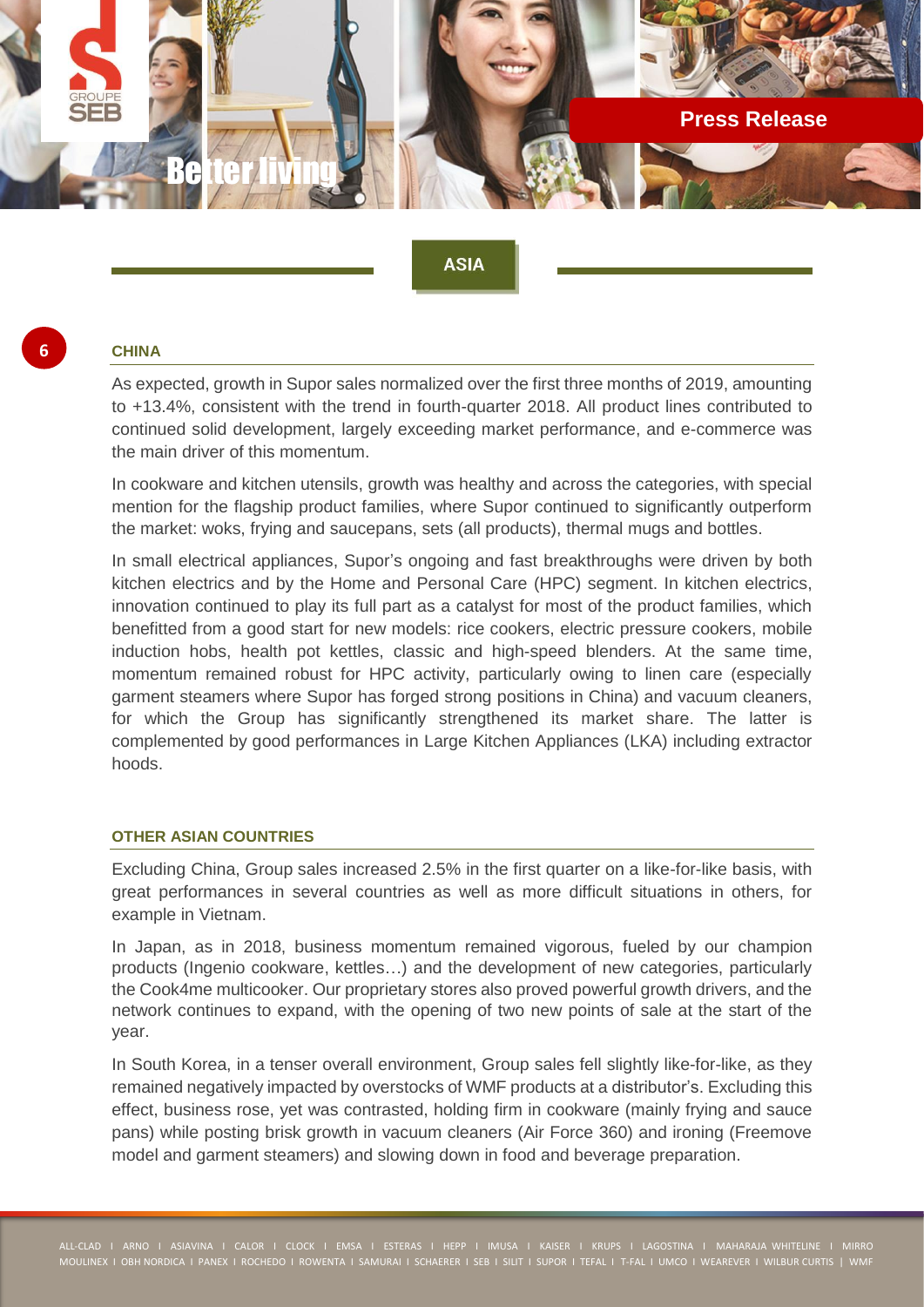

The trend failed to change in Australia in the first quarter, with sales remaining in negative territory, though new listings bode well for the coming months. Growth was rapid in Thailand, mainly due to the success of our flagship products (cookware and steam generators) and the expansion of our product offering, notably with high-speed blenders and vacuum cleaners. Activity was also robust in other markets, including Malaysia, Hong Kong, Taiwan and Singapore, but remained difficult in Vietnam.

# **COMMENTS ON PROFESSIONAL BUSINESS**

In first-quarter 2019, revenue of the Professional business (coffee machines and hotel equipment) totaled €183 million, including a €12 million contribution from Wilbur Curtis, a US company specialized in professional filter coffee acquired in early February and consolidated for two months. On a like-for-like basis, sales grew 24.4%, driven by particularly powerful momentum in Professional Coffee (WMF and Schaerer brands). This impressive trend, consistent with that in second-half 2018, reflects solid growth in ordinary activity (where international development continues) and the extremely favorable effect of the delivery of major deals in China and the United States. This remarkable performance should nevertheless be put into perspective with a modest first quarter in 2018 owing to an absence of significant contracts over the period. Comparatives will become more demanding starting in the second half of the year.

Regarding hotel equipment, sales at end-March were up slightly on last year.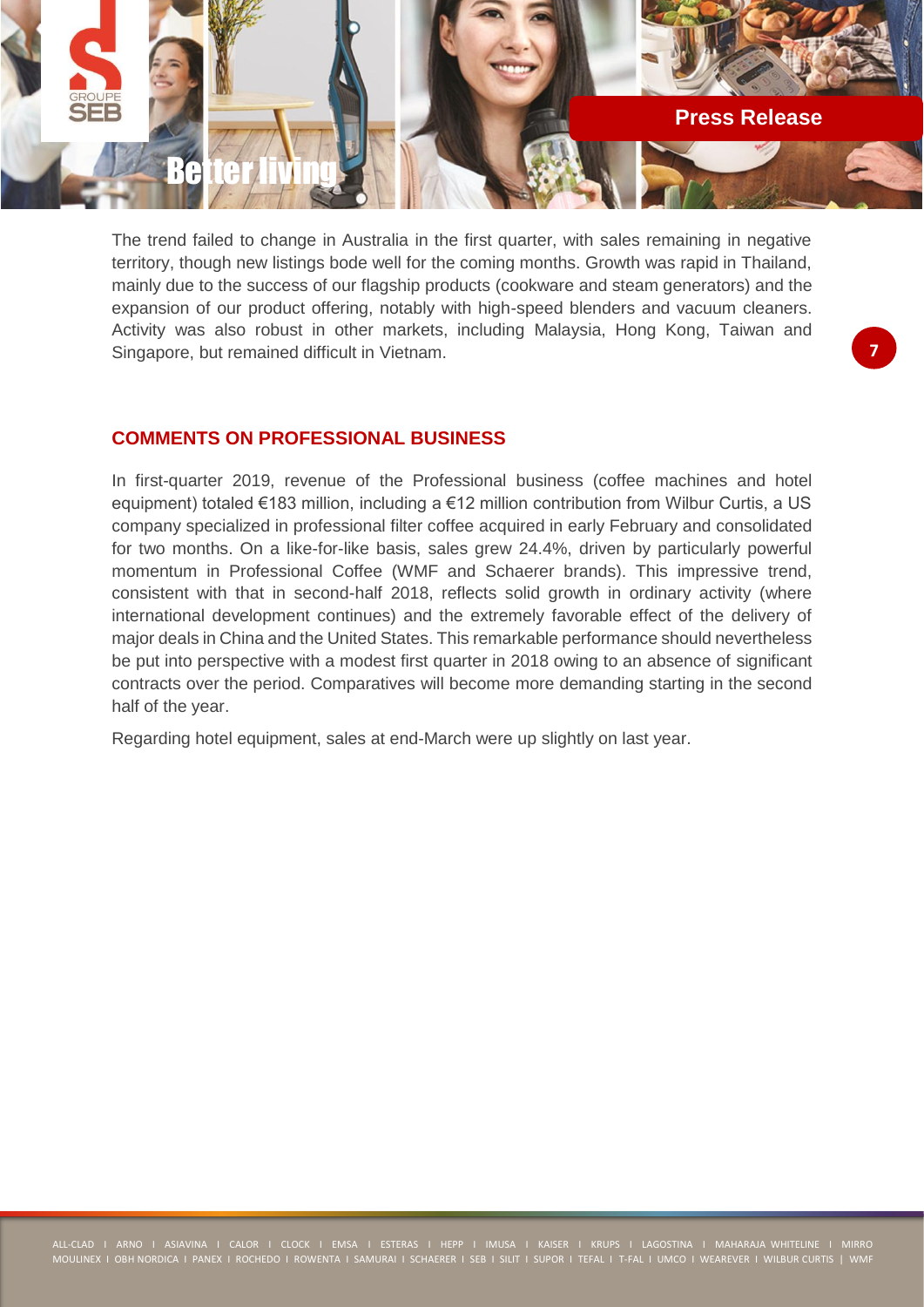

# **OPERATING RESULT FROM ACTIVITY**

**Operating Result from Activity (ORfA) totaled €138 million in the first quarter, up 12% on first-quarter 2018.** The total includes a currency effect of -€7 million as well as scope (Wilbur Curtis) and method (IFRS 16) effects of +€5 million. ORfA was bolstered by brisk business activity despite an overall market environment of intense competition and promotional activity. At this point, it does not include the accounting entries for the initial consolidation of Wilbur Curtis (purchase price allocation).

### **DEBT AT MARCH 31, 2019**

Net financial debt amounted to €2,214 million at March 31, 2019, compared with €1,578 million at end-December 2018. The increase can be attributed to the recognition of IFRS 16 debt (€351 million), the acquisition of assets in Wilbur Curtis and an increase in the working capital requirement stemming from a high-performing March (customer receivables) and anticipation for a dynamic second quarter (stocks).

# **OUTLOOK**

As a reminder, for Groupe SEB, the first quarter is not representative of the full fiscal year. However, the strong traction in sales growth, against demanding comparatives, and the increase in Operating Result from Activity reflect an excellent start to the year.

These performances were achieved in a market environment that remained difficult and volatile overall, with specific challenges in some markets, requiring our agility and responsiveness. The Group nevertheless remains confident in its ability to maintain sustained development of its small domestic equipment business and to pursue its progress in Professional Coffee Machines (PCM), including notably the integration of Wilbur Curtis in the United States. However, the excellent organic PCM sales growth achieved in first-quarter 2019 should be put into perspective with the modest comparatives and should not be extrapolated to the second half of the year.

Against this backdrop, Groupe SEB is confirming its guidance for 2019, targeting further organic sales growth and an increase in its Operating Result from Activity.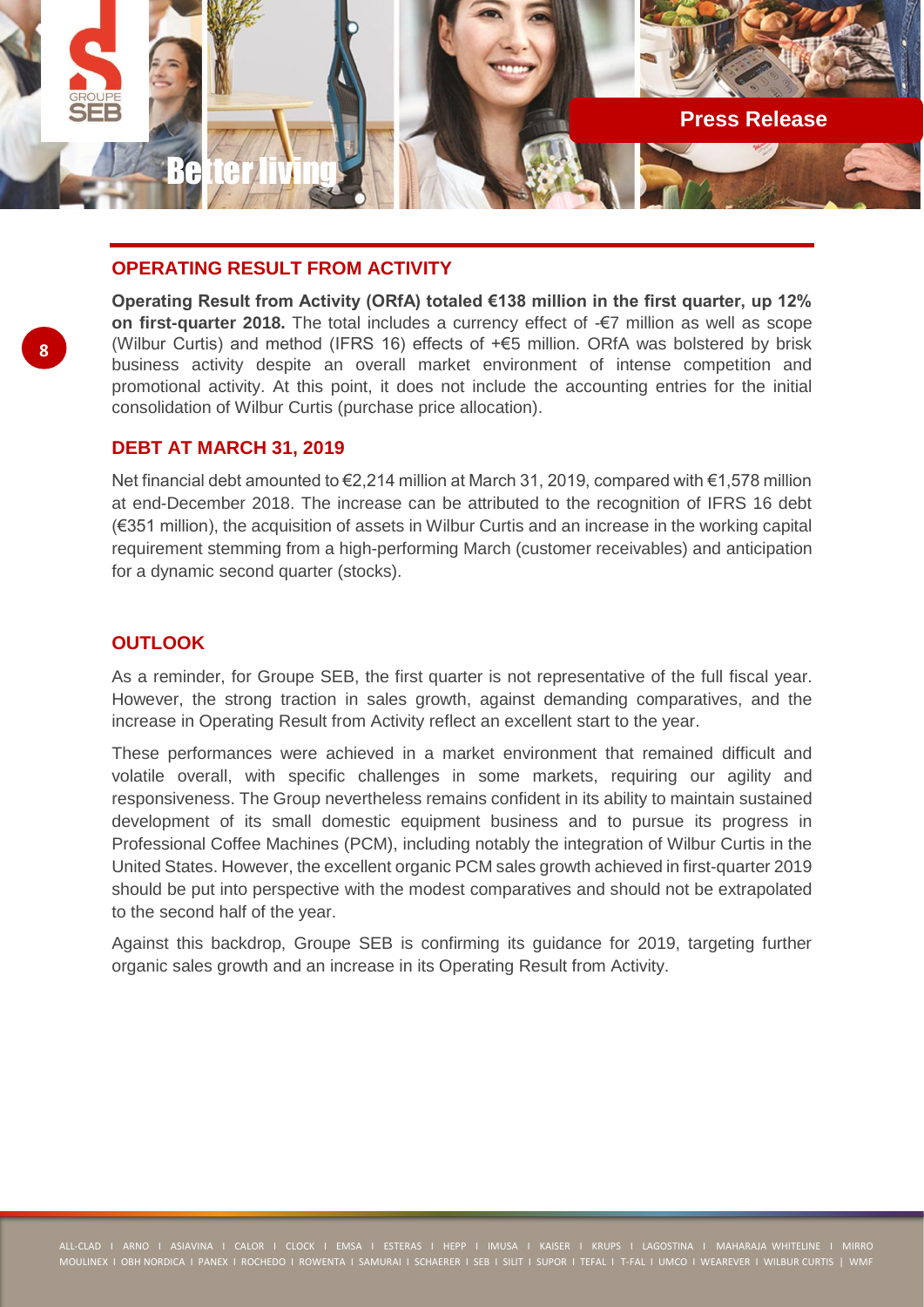

### **Groupe SEB strengthens the security of its regulated information**

Groupe SEB is adopting the CertiDox solution developed by the Symex Electronics group to strengthen the security of its press releases. The new solution ensures readers of the authenticity of press releases in terms of the following:

- the releases have indeed been published by the company,
- their content is compliant with what the company has written.

To that end, readers simply download the CertiDox app at App Store (Apple) or Google Play (Android) free of charge via their smartphone or tablet and scan the "CertiDox" QR code displayed in the press release.

The CertiDox app indicates whether the press release is included in the database and, if such is the case, enables readers to compare the content with the content displayed on their smartphone or tablet.

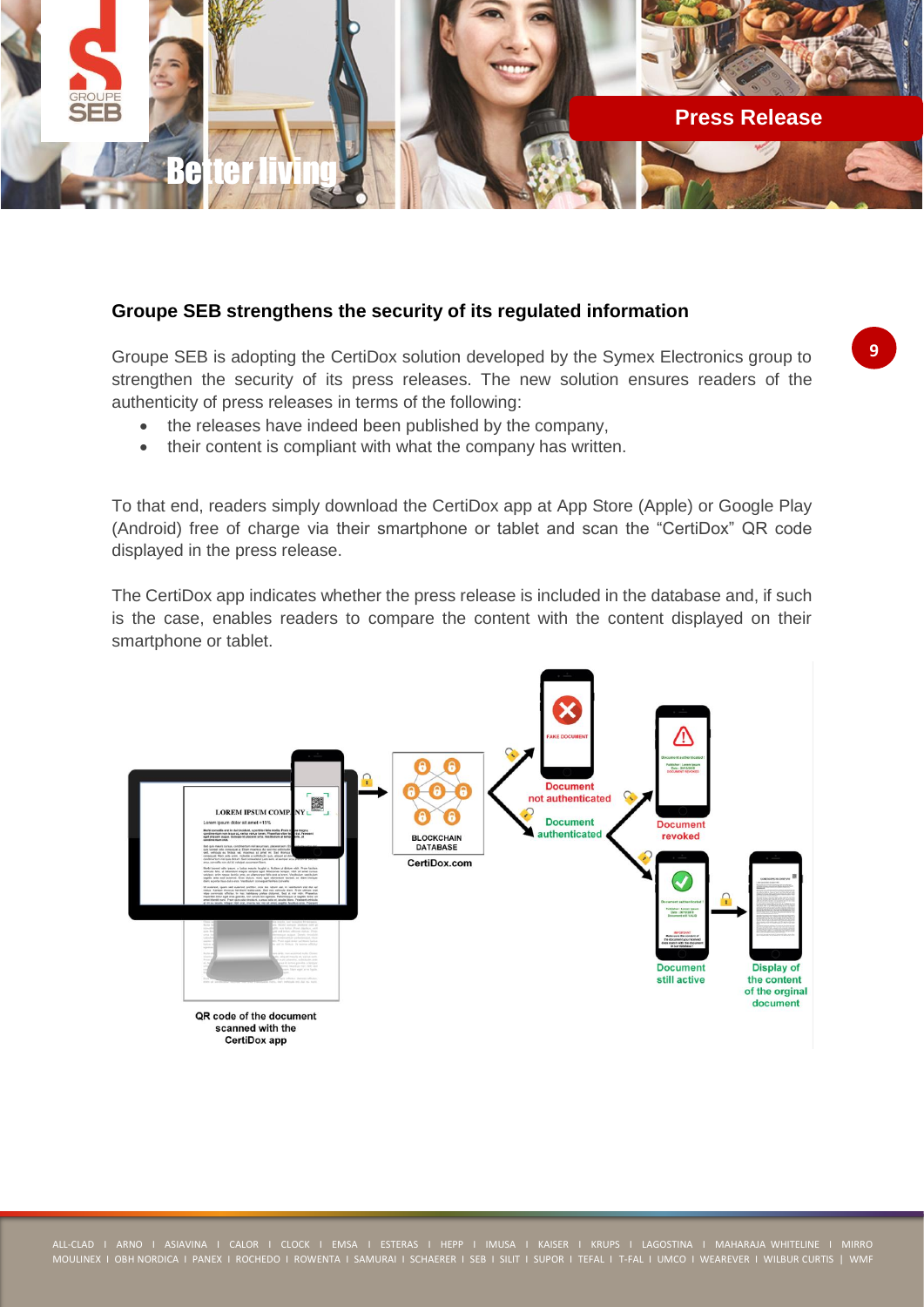



#### **10**

#### *On a like-for-like basis (LFL)* – *Organic*

The amounts and growth rates at constant exchange rates and consolidation scope in a given year compared with the previous year are calculated:

- using the average exchange rates of the previous year for the period in consideration (year, half-year, quarter);
- on the basis of the scope of consolidation of the previous year.

This calculation is made primarily for sales and Operating Result from Activity.

#### *Operating Result from Activity (ORfA)*

Operating Result from Activity (ORfA) is Groupe SEB's main performance indicator. It corresponds to sales minus operating costs, i.e. the cost of sales, innovation expenditure (R&D, strategic marketing and design), advertising, operational marketing as well as commercial and administrative costs. ORfA does not include discretionary and non-discretionary profit-sharing or other non-recurring operating income and expense.

#### *Adjusted EBITDA*

Adjusted EBITDA is equal to Operating Result from Activity minus discretionary and non-discretionary profitsharing, to which are added operating depreciation and amortization.

#### *Net debt* – *Net indebtedness*

This term refers to all recurring and non-recurring financial debt minus cash and cash equivalents as well as derivative instruments linked to Group financing having a maturity of under one year and easily disposed of. Net debt may also include short-term investments with no risk of a substantial change in value but with maturities of over three months.

#### *Operating cash flow*

Operating cash flow corresponds to the "net cash from operating activities / net cash used by operating activities" item in the consolidated cash flow table, restated from non-recurring transactions with an impact on the Group's net debt (for example, cash outflows related to restructuring) and after taking account of recurring investments (CAPEX).

*This press release may contain certain forward-looking statements regarding Groupe SEB*'*s activity, results and financial situation. These forecasts are based on assumptions which seem reasonable at this stage, but which depend on external factors including trends in commodity prices, exchange rates, the economic environment, demand in the Group*'*s large markets and the impact of new product launches by competitors.*

*As a result of these uncertainties, Groupe SEB cannot be held liable for potential variance on its current forecasts, which result from unexpected events or unforeseeable developments.*

*The factors which could considerably influence Groupe SEB*'*s economic and financial result are presented in the Annual Financial Report and Registration Document filed with the* Autorité des Marchés Financiers*, the French financial markets authority.*